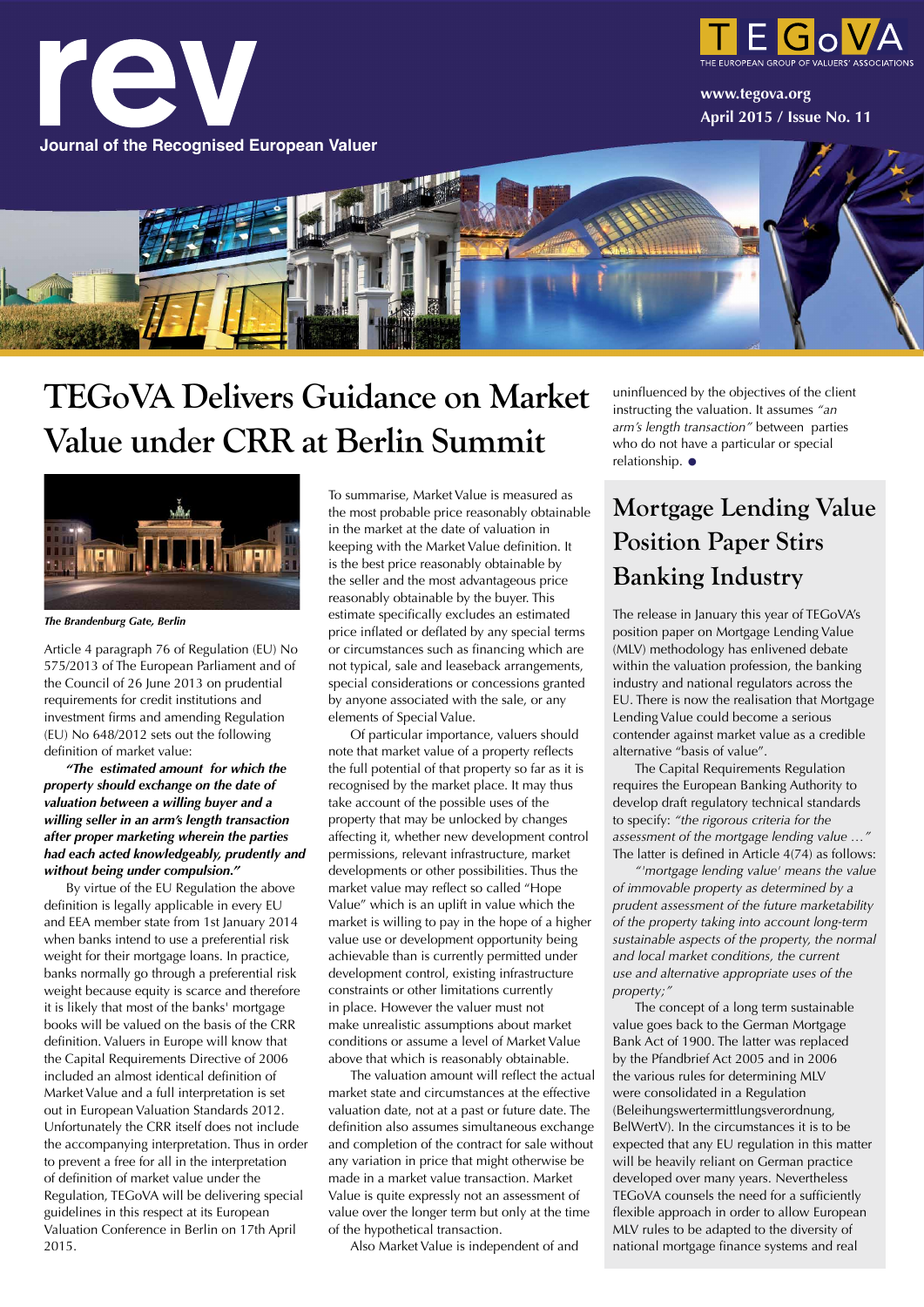estate markets in EU member states.

The provisions of the CRR empowering the EBA to draft regulatory technical standards in relation to MLV methodology present a unique opportunity to elevate the concept from a mere analytical tool to a respected "basis of value" positioned alongside Market Value in the valuation hierarchy.

# **ECB is to SSM as EBA is to ESR**

Over the last year, real estate valuers cannot have failed to notice two new kids on the valuation block namely the **European Central Bank (ECB)** and the **European Banking Authority (EBA)**. First, the EBA came to prominence in connection with its role of ensuring the orderly transposition of the Mortgage Credit Directive in all EU member states and then last year all hell broke loose with the European Central Bank ordering the so called Asset Quality Review. More recently the EBA has come back into focus ahead of a much anticipated consultation on Mortgage Lending Value methodology under the Capital Requirements Regulation. However there is no shame in admitting ignorance of the difference between these two bodies which now have such a hold over the valuation profession. This short explanation may prove helpful.

#### **The European Central Bank (ECB)**,

headquartered in Frankfurt, is the central bank for the euro currency tasked with maintaining its purchasing power and thus price stability in the euro area (19 EU member states).



*The ECB HQ in Frankfurt*

The legal basis for the single monetary policy is the **Treaty on the Functioning of the European Union** and the **Statute of the European System of Central Banks and of the European Central Bank**. The Statute established both the ECB and the European System of Central Banks (ESCB) as from 1 June 1998. It should be noted that the ESCB

In this connection TEGoVA believes that any EU regulatory technical standard which seeks to prescribe the appropriate methodology should do so without losing sight of the definition of MLV and without widening that definition in the prescribed methodology. Thus the latter should not extend to laying down minimum or maximum valuation adjustments

comprises the ECB and the national central banks (NCBs) of all EU member states whether they have adopted the euro or not. On the other hand the Eurosystem comprises the ECB and the NCBs of those countries that have adopted the euro. The Eurosystem and the ESCB will co-exist as long as there are EU member states outside the euro area.

The ECB is associated with the **Single Supervisory Mechanism (SSM)** a new system of banking supervision for Europe comprising the ECB and the national supervisory authorities of the participating Eurozone countries. Its main aims are to ensure the safety, soundness and stability of the European banking system. SSM is one of the two pillars of the EU Banking Union, along with the Single Resolution Mechanism.

The ECB directly supervises the 130 significant banks of the participating member states. These banks hold almost 82% of banking assets in the euro area. Other "less significant" institutions continue to be supervised by their national supervisors, in close cooperation with the ECB which can at any time take over directly supervision.

Last year, ahead of taking over the supervision of banks in the Eurozone, under the EU Banking Union, the ECB oversaw a comprehensive assessment of the 130 significant banks in the Euro area. The assessment joined up an "Asset Quality Review" (AQR) and forward looking stress tests. The AQR examined whether assets were properly valued on banks' balance sheets as at 31 December 2013. More than 6,000 experts across the Single Supervisory Mechanism examined more than 800 individual portfolios and assessed the quality of the credits of 119,000 debtors of banks.

The "Asset Quality Review" was particularly relevant to valuers as the ECB AQR Manual's *"Collateral and Real Estate Valuation"* section provided *"Real estate should be valued in line with European Standards EVS-2012 (Blue Book) and other international standards such as the Royal Institute of Chartered Surveyors (RICS) guidelines – where a conflict is seen EVS 2012 will apply …"*

**The European Banking Authority (EBA)** is a London based independent EU Authority which works to ensure effective and consistent prudential regulation and supervision across the European banking sector. It contributes, through the adoption of Binding Technical Standards (BTS) and Guidelines, to the creation of the **European Single Rulebook** in banking throughout the EU. The Single Rulebook includes the

or inputs. These should be left at the discretion of the competent valuer.

This is because such valuation inputs and adjustments can only be properly and accurately derived by an experienced and properly trained valuer following an in depth analysis of the local market carried out by such a valuer. •

Capital Requirements Regulation (CRR), the Capital Requirements Directive (CRD IV) and the Bank Recovery and Resolution Directive (BRRD), the corresponding technical standards developed by the EBA and adopted by the European Commission (RTS and ITS), as well as the EBA Guidelines and related Questions and Answers.

The EBA is also mandated to assess risks and vulnerabilities in the EU banking sector through regular risk assessments and pan-European stress tests. The aim of such tests is to assess the resilience of financial institutions to adverse market developments, as well as to contribute to the overall assessment of systemic risk in the EU financial system.

In parallel with the ECB's "Comprehensive Review", at the end of last year, the EBA published the results of an EU-wide stress test in respect of a sample of 123 banks (Euro and non-Euro zone) covering up to 12,000 data points per bank across the entire EU.

Of most significance to the valuation profession is the EBA's obligation under the Capital Requirements Regulation to develop draft regulatory technical standards to specify: *"the rigorous criteria for the assessment of the mortgage lending value …"* Watch this Space! •

## **A Message from the Chairman of TEGoVA**



As the associations which make up "TEGoVA Deutschland" welcome delegates to the Spring Meeting of TEGoVA and a European Valuation Conference in Berlin this week, the release of guidance on the

interpretation of market value under the Capital Requirements Regulation (see page 1) is very timely. In my travels across Europe during my first year as Chairman of TEGoVA, I have found that this is a subject which requires urgent attention. Despite one common definition of market value, interpretation differs from country to country often explained by the requirements of local law, custom or the wishes of local regulators. Such differences range from the assumption that market value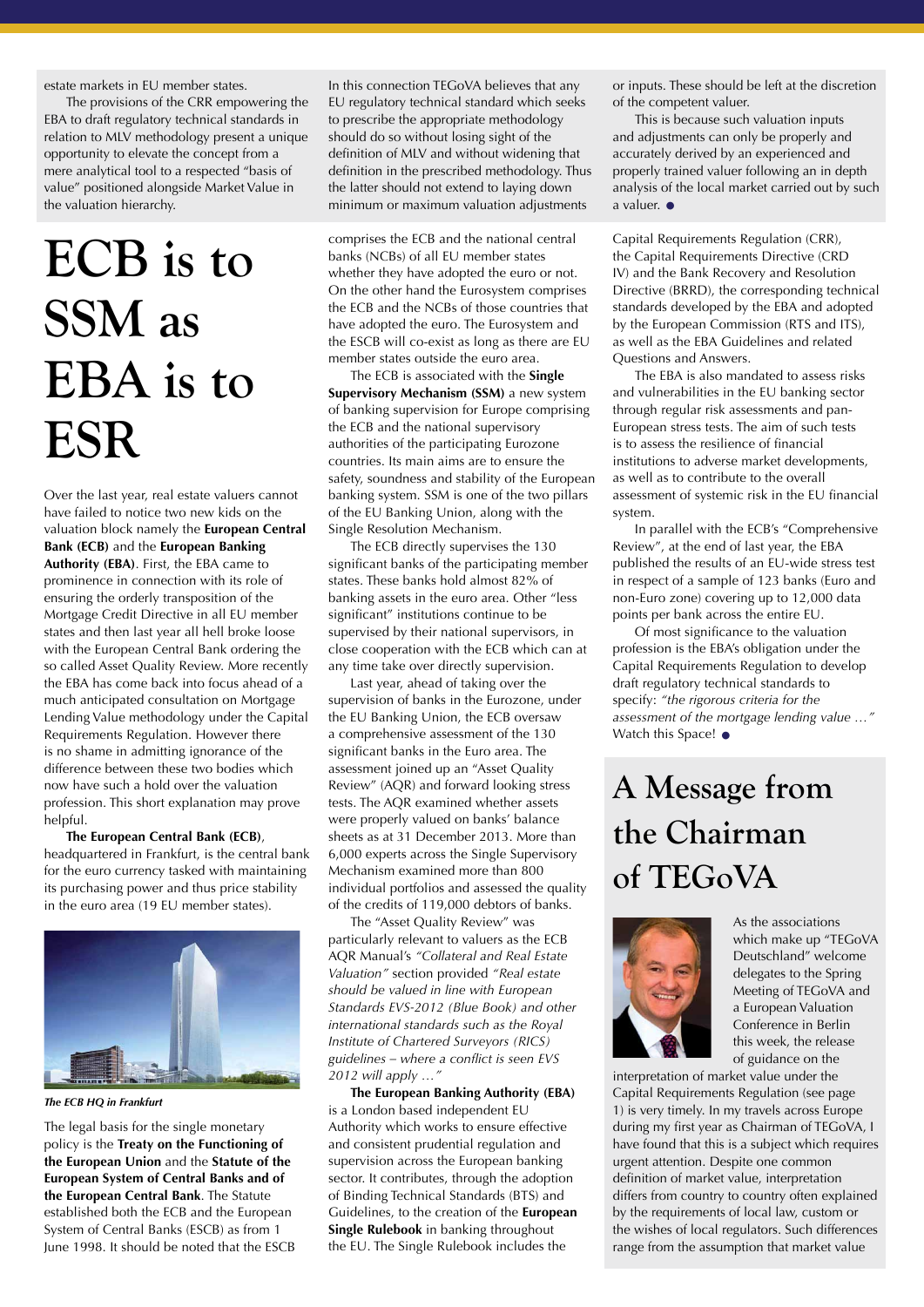is no more than the existing use value of a property, to valuing a property in its "highest and best use" to the inclusion of so called "hope value".

The TEGoVA guidance notes make clear that Market Value is "... the best price reasonably obtainable by the seller and the most advantageous price reasonably obtainable by the buyer" and *"... valuers should note that market value of a property reflects the full potential of that property so far as it is recognised by the market place. It may thus take account of the possible uses of the property that may be unlocked by changes affecting it, whether new development control permissions, relevant infrastructure, market developments or other possibilities."*

The definition of Market Value under the Capital Requirements Regulation is now law in each EU and EEA member state and for good reason. It is now up to TEGoVA to persuade valuers to interpret that definition in the same way in the interests of market transparency.  $\bullet$ 

**Krzysztof Grzesik REV**

# **The ECB's Asset Quality Review and its Influence on Valuation Practice in Italy**

**By Silvia Cappelli, Vice President ASSOVIB, TEGoVA Board Member**



Between February and October 2014, the European Central Bank and participating National Competent Authorities, responsible for banking supervision, carried out a comprehensive

assessment of the 130 so called significant banks in the Euro area, in line with the provisions of the regulation on the single supervisory mechanism. One of the elements of the comprehensive assessment was the Asset Quality Review (AQR).

The top 15 Italian banks were thoroughly surveyed with particular focus on the quality of their real estate collateral. It should be noted that at the end of 2014, impaired loans in Italy amounted to over € 300 billion of which some € 200 billion was in respect of

non-performing loans, half of them in real estate. The in-depth assessment of real estate collateral held by the major banking groups involved the collaboration of five independent external appraisal companies appointed by the Bank of Italy to:

- examine the adequacy of collateral covering credit exposures;
- realign the value of real estate collateral to current prices of the market;
- define a more homogeneous modus operandi – in terms of collateral valuation – among credit intermediaries.

Four out of the five external appraisers are all members of ASSOVIB (Italian Association of Valuation Companies), which represents the industry of the real estate valuation companies for banks in Italy.

The headline results of the Italian AQR were presented at a full-day conference last month in Milan promoted by the Politecnico di Milano and ASSOVIB. The conference was attended by an impressive 300 delegates.

In summary the total real estate collateral examined comprised about 8,000 properties (76% in Italy and 24% abroad) of which 55% were residential units, 10% industrial, 5% retail and 30% from other sectors.

The exercise identified a minus 10.05% gap between the assessments undertaken by the external appraisers and the value recorded by the audited banks. Some of this difference is due to a mismatch in the timing of the assessments undertaken by the banks and the external experts respectively. The remaining discrepancy was due to the different methodologies adopted. The AQR experience highlighted the importance of valuing according to recognised valuation standards and of the need to follow a transparent and regulated valuation process under enforced rigorous quality control in order to guarantee fair and accurate valuations.

The real estate valuation companies involved in the AQR, selected amongst a dozen firms by public tender, were able to react promptly, in an efficient and structured way, to the requirements of the European Central Bank and the Bank of Italy. The exercise has had a beneficial effect on the real estate valuation profession in Italy as the market expects that AQR was not a one off episode but, rather, one set to become the norm for auditing banks' assets in the future. This is likely to be spread throughout the entire banking system to include also medium and medium-small sized financial institutions.

Last May, a working group managed by the Italian Banking Association (ABI), responsible for updating the Italian Guidelines for property valuations, signed a declaration of compliance of the Italian Guidelines with EVS 2012, specifically in connection with the AQR process.

ASSOVIB will continue to co-operate with the Italian Banking Association in setting standards for property valuations for the banking industry and contributing to raising the quality of property valuations in Italy.  $\bullet$ 

**Energy Performance Certificates – Issues of Quality, Correlation with Market Value and Relevance to Valuers**

**By Michael MacBrien, Advisor to TEGoVA**



*"… if no measures are adopted to tackle the problem with the very poor quality energy performance certificates that are issued in some Member States only to fulfil the legal requirements, they may become a "useless* 

*administrative burden" set by Brussels and have even a negative impact on the perception for energy savings and for any future measures."*

#### *European Commission Impact Assessment for the recast of the Energy Performance of Buildings Directive, SEC(2008) 2864 of 13- XI-2008, p. 35, par. 4*

#### **Those words were prescient.**

Twelve years after the first Energy Performance of Buildings Directive created the obligation for almost all buildings to have EPCs, six years after they began to appear on the market, this most visible component of EU energy efficiency law for buildings is in trouble. The problem? Though much of the heavy infrastructure is in place concerning requirements for experts, EPC methodology and tools, independent control systems and EPC registers and databases, the EPCs that are actually coming out of this great machinery are largely inadequate and often useless or misleading – in some countries despite relatively high costs – with devastating political consequences such as the Finnish Citizens' Initiative by which 62.000 people demanded that the EPC obligation simply be withdrawn for detached houses (taken up by the Finnish Parliament and raised with the Commission by the Housing Minister).